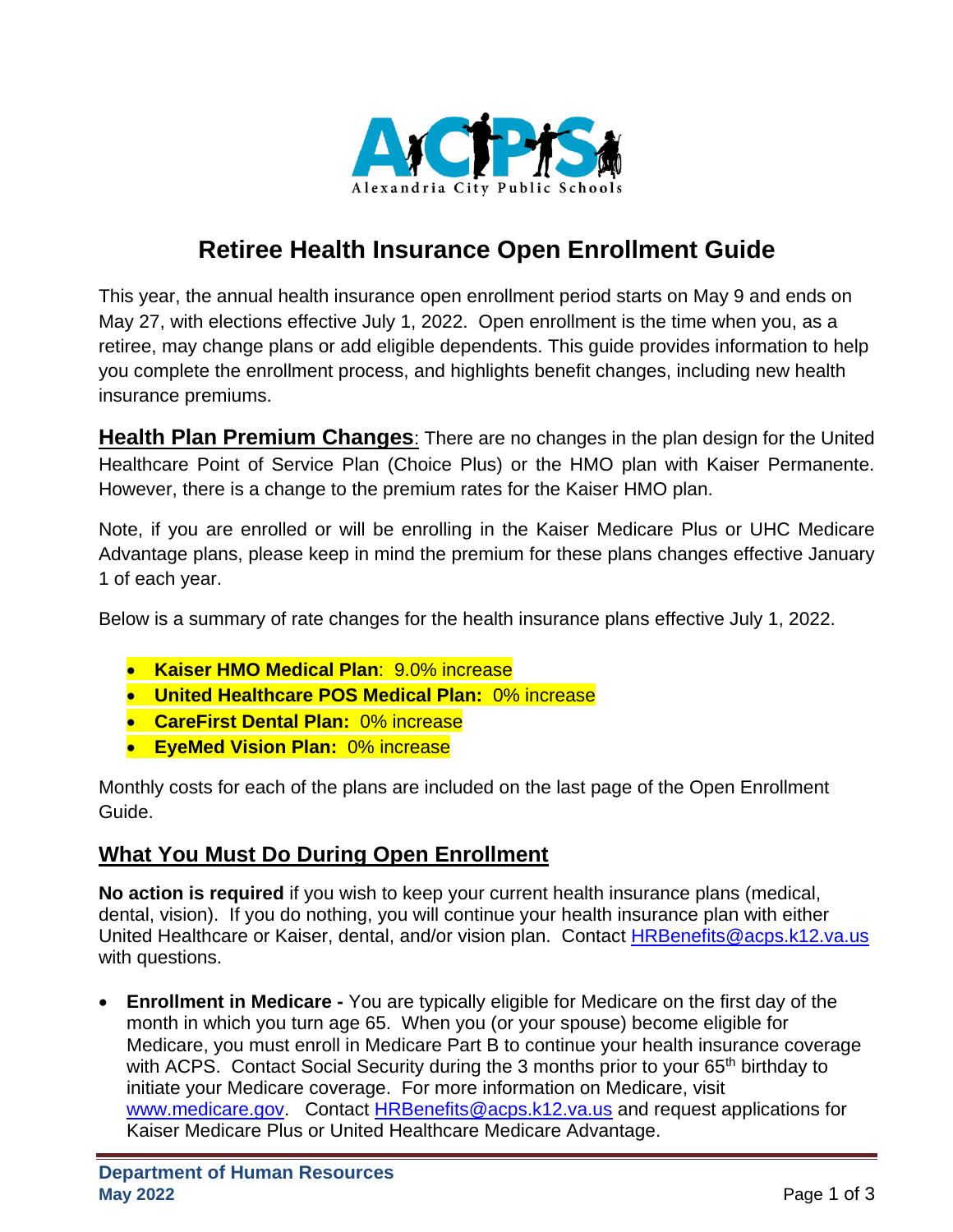- **Health Insurance Deductions via Virginia Retirement System (VRS)** New monthly premium amounts will be deducted from your August 2022 VRS retirement pension payments if you currently have health insurance deductions taken out of your VRS pension. If you currently do not have health insurance deductions from your VRS pension, please contact the Benefits Office to determine if your premiums can be deducted.
- **Direct Payments** If you are a surviving dependent or a retiree with premiums that are not allowed for VRS deduction, your payments should be sent directly to ACPS. If you participate in the UHC Medicare Advantage Plan, you will receive a monthly invoice from United Healthcare (UHC) and you must pay UHC directly. If your spouse is enrolled in Kaiser Medicare Plus you will be billed directly by Kaiser or you can have the premium deducted from your VRS retirement payment. Contact the Benefits Office at [HRBenefits@acps.k12.va.us](mailto:HRBenefits@acps.k12.va.us) with questions.

## **Open Enrollment Checklist**

- ✓ **If you have no changes, do nothing.**
- ✓ **Complete an enrollment form only if you wish to make a change**. To complete your enrollment you should:
	- Review the Retiree Benefit Summary on the ACPS web site to understand the offerings [www.acps.k12.va.us/benefits.](http://www.acps.k12.va.us/benefits)
	- Complete the benefit enrollment form in its entirety, sign and return to the Human Resources Benefits staff by **May 27, 2022**. Your enrollment form must be sent to: Department of Human Resources, Benefits Office, 1340 Braddock Place, Suite 520, Alexandria, VA 22314. The enrollment form is available on the ACPS website or via e-mail at **HRBenefits@acps.k12.va.us.**

The benefits you elect for Kaiser HMO or United Healthcare POS during the open enrollment period will remain in effect until June 30, 2023 unless you have a qualifying event such as marriage, birth or adoption of a child. If you are enrolled in Kaiser Medicare Plus or UHC Medicare Advantage, your rates will remain in effect until December 31, 2022. Rates for Medicare plans may change January 1, 2023 and you will receive information in October 2022.

**As a retiree, you may cancel your coverage or remove your dependent(s) at any time; however, once you cancel your coverage, you and your dependents will not have the opportunity to enroll at a later date.**